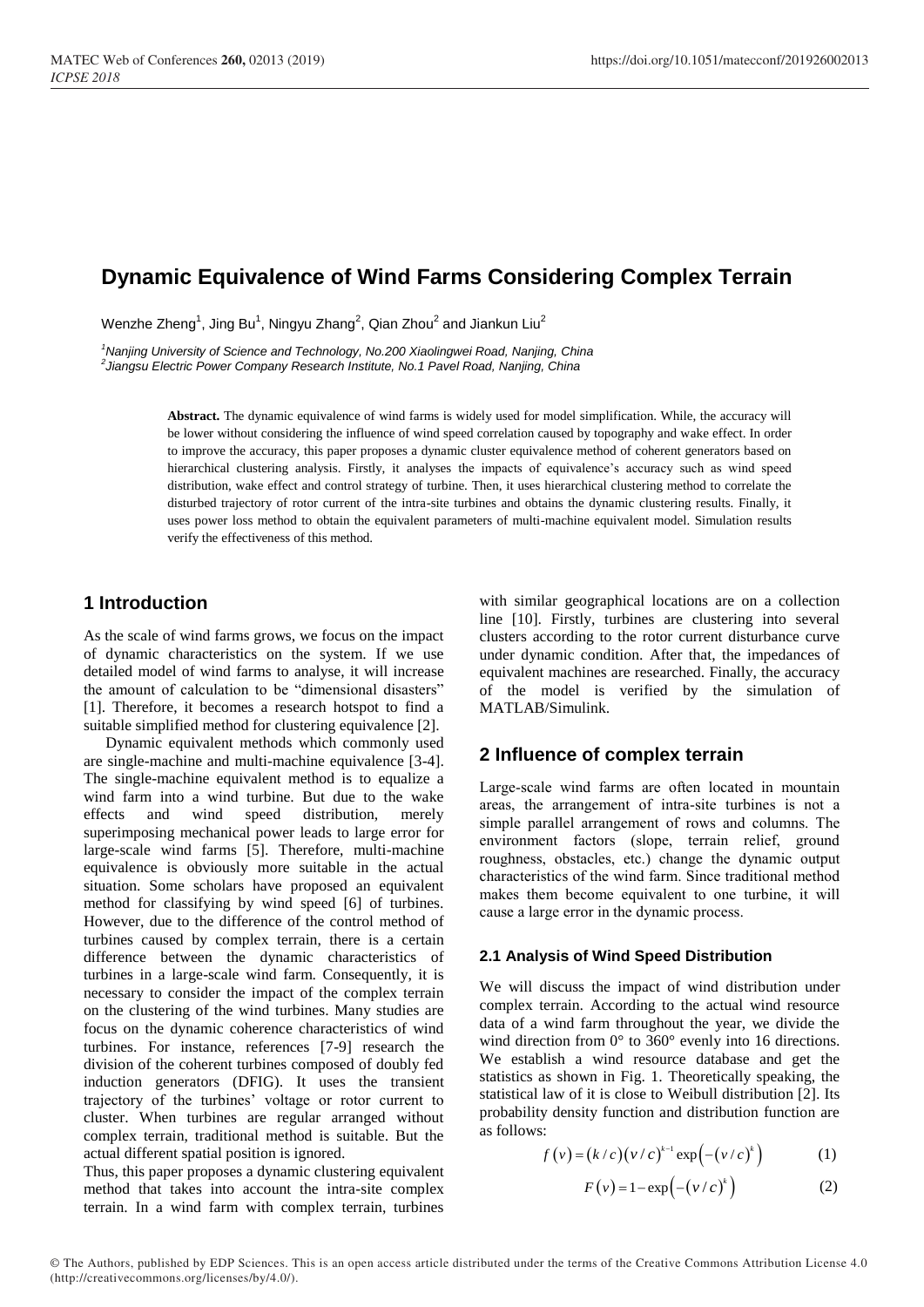

Figure 1. Wind resource statistics.

Where, *v* represents the wind speed, *k* and *c* represent the shape and scale parameter of Weibull distribution.

Actually, the description of wind speed are nonlinear equations composed of the interaction of momentum, energy and mass. If the same wind speed is used as the wind farm equivalence, a large error will occur.

#### **2.2 Analysis of Wake effect**

Wind turbines are irregular distributed. In the upwind position, the turbine absorbs part of wind energy and forms a wake region [4]. That is wake effect, which has a certain shelter effect on the downwind turbine. Traditional equivalent methods seldom consider wake effects on input wind speed. Here we get Jensen Linear model of wake effect as shown in Fig. 2.



**Figure 2.** Linear model of wake effect.

Where,  $v_0$  is the input wind speed of upwind turbine, while *v* is under wake effect.  $R_T$  is the blade radius of turbines,  $Rx$  and  $v<sub>I</sub>$  represent the wake radius and input wind speed that is away from upwind turbine at the distance of x. Therefore, input wind speed of downwind turbine can be expressed as:

$$
v_1 = v_0 \left[ 1 - (R_r / R_x)^2 \left( 1 - \sqrt{1 - C_r} \right) \right]
$$
  
\n
$$
R_x = R_T + x \cdot \tan \alpha
$$
 (3)

Where,  $\alpha$  means the wake attenuation constant and  $C_T$ is the thrust coefficient of turbines. Considering the influence of complex terrain, wind turbines are often irregularly arranged. There is no doubt that wake effect will increase. A wind turbine may be affected by more than one turbine. Taking this into account, we obtain the equation of wind speed as:

$$
v_j(x_{ij}, h_j) = v_i \left[ 1 - \left( 1 - \sqrt{1 - C_T} \right) \left( h_i / h_j \right)^{2\alpha} \cdot \left( R_j / R_i \left( x_{ij} \right) \right)^2 \left( A_{\text{shadow}, ij} / A_{\text{rotor}} \right) \right] \left( h_j / h_i \right)^{\alpha} \tag{4}
$$

Where, *i* and *j* stand for upwind and downwind turbines respectively, and the horizontal distance of them is  $x_{ii}$ . Besides,  $h_i$  and  $h_j$  respectively indicate the altitude of turbines.  $R_j$  is the blade radius of the downwind turbine, and  $R_i(x_{ii})$  represents the radius under wake effect of upwind turbine at the position of it, which can be obtained by (1). And  $A_{rotor} = \pi R_j^2$ , it means the blade sweep area. *Ashadow,ij* is the overlap area under wake effect, expressed as:

upwind turbine at the position of it, which can be obtained by (1). And 
$$
A_{rotor} = \pi R_j^2
$$
, it means the blade sweep area.  $A_{shadow,ij}$  is the overlap area under wake effect, expressed as:  
\n
$$
A_{shadow,ij} = R_i^2(x_{ij}) \arccos\left(\frac{R_i^2(x_{ij}) + d_j^2 + \Delta h^2 - R_j^2}{2R_i(x_{ij})\sqrt{\Delta h^2 + d_j^2}}\right) + R_j^2 \arccos\left(\frac{R_j^2 + d_j^2 + \Delta h^2 - R_i^2(x_{ij})}{2R_j\sqrt{\Delta h^2 + d_j^2}}\right) - R_i(x_{ij})\sqrt{\Delta h^2 + d_j^2}
$$
 (5  
\n
$$
\sin\left(\arccos\left(\frac{R_i^2(x_{ij}) + d_j^2 + \Delta h^2 - r_j^2}{2R_i(x_{ij})\sqrt{\Delta h^2 + d_j^2}}\right)\right)
$$
\nWhere,  $d_{ij}$  means the distance between the horizontal axis of upwind and downward turbine, and  $\Delta h = |h_i - h_j|$  is their difference in altitude. The whole model is shown in Fig.3.  
\n
$$
\frac{1}{\sqrt{1 - \frac{1}{\sqrt{1 - \frac{1}{\sqrt{1 - \frac{1}{\sqrt{1 - \frac{1}{\sqrt{1 - \frac{1}{\sqrt{1 - \frac{1}{\sqrt{1 - \frac{1}{\sqrt{1 - \frac{1}{\sqrt{1 - \frac{1}{\sqrt{1 - \frac{1}{\sqrt{1 - \frac{1}{\sqrt{1 - \frac{1}{\sqrt{1 - \frac{1}{\sqrt{1 - \frac{1}{\sqrt{1 - \frac{1}{\sqrt{1 - \frac{1}{\sqrt{1 - \frac{1}{\sqrt{1 - \frac{1}{\sqrt{1 - \frac{1}{\sqrt{1 - \frac{1}{\sqrt{1 - \frac{1}{\sqrt{1 - \frac{1}{\sqrt{1 - \frac{1}{\sqrt{1 - \frac{1}{\sqrt{1 - \frac{1}{\sqrt{1 - \frac{1}{\sqrt{1 - \frac{1}{\sqrt{1 - \frac{1}{\sqrt{1 - \frac{1}{\sqrt{1 - \frac{1}{\sqrt{1 - \frac{1}{\sqrt{1 - \frac{1}{\sqrt{1 - \frac{1}{\sqrt{1 - \frac{1}{\sqrt{1 - \frac{1}{\sqrt{1 - \frac{1}{\sqrt{1 - \frac{1}{\sqrt{1 - \frac{1}{\sqrt{1 - \frac{1}{\sqrt{1 -
$$

Where,  $d_{ij}$  means the distance between the horizontal axis of upwind and downwind turbine, and  $\Delta h = |h_i \cdot h_j|$  is their difference in altitude. The whole model is shown in Fig.3.



**Figure 3.** Partial block model model of wake effect.

# $\alpha$  **2.3 Analysis of surface roughness and obstacle**  $\alpha$

 $\overline{x}$   $\overline{x}$   $\overline{x}$   $\overline{x}$  When air flows close to the surface, resistance due to friction on the ground and obstacle cause loss of energy friction on the ground and obstacle cause loss of energy. That can affect wind speed. As the height increases, the influence of surface roughness decreases. In addition, the roughness of different terrains affects the wind speed. Due to the presence of roughness, the wind speed changes with height as follows:

$$
\frac{v}{v_0} = \frac{\ln\left(H - d\right) - \ln z_0}{\ln\left(H_0 - d\right) - \ln z_0} \tag{6}
$$

Where,  $\nu$  and  $\nu$ <sup>0</sup> is the wind speed at height *H* and  $H_0$ ,  $z_0$  is the roughness constant and *d* is the obstacle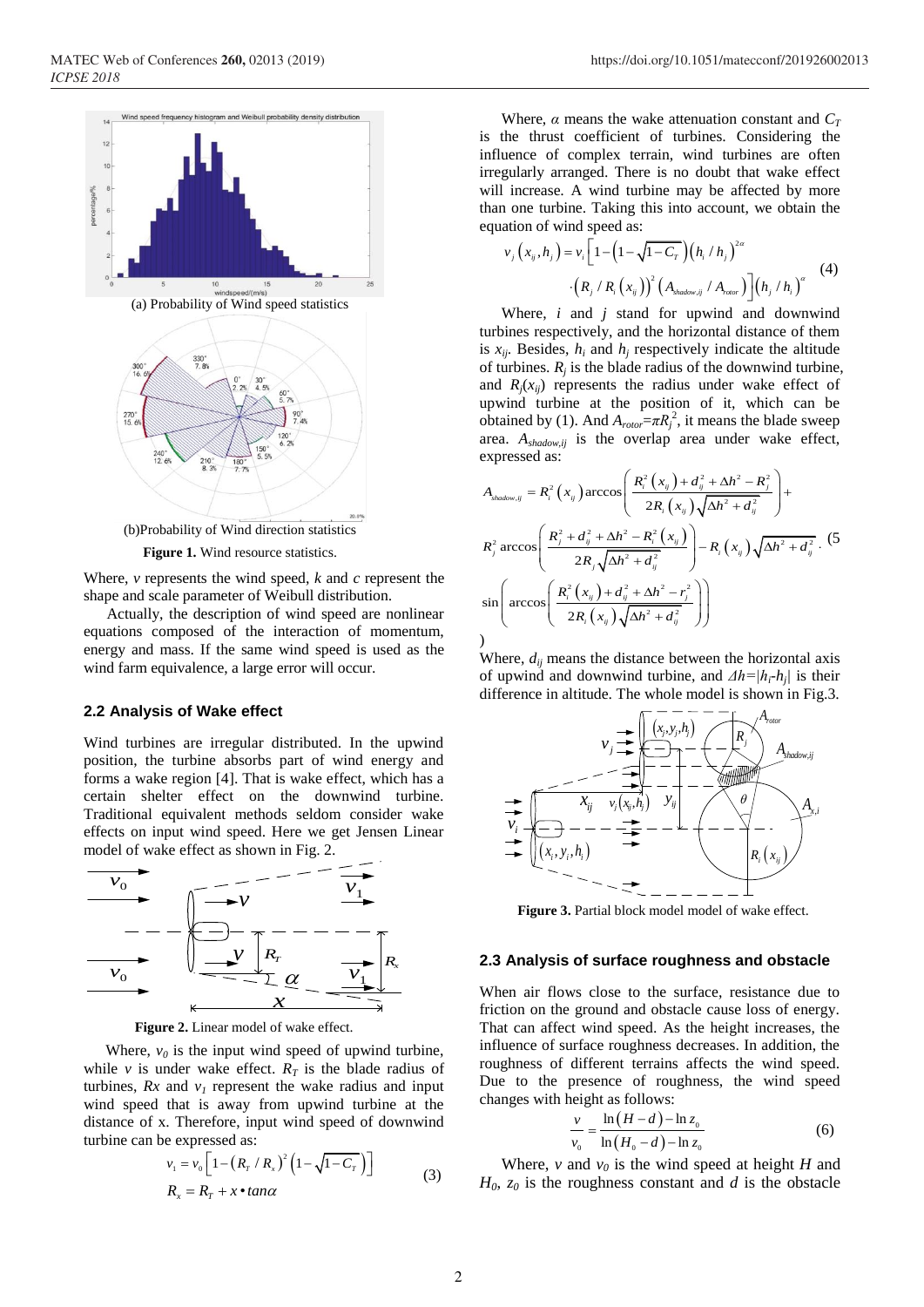obstruction coefficient which equals 0 if the surface obstacles are relatively fragmented.

For description of surface roughness and obstacle, it can be assigned by the software WAsP. Common surface roughness values are in Table 1.

**Table 1.** Roughness of common surface types

| <b>Surface types</b>                  | $z_0(\mathbf{m})$ |
|---------------------------------------|-------------------|
| $City\cdot$ forest                    | 0.7               |
| Suburb, rural area                    | 0.3               |
| Villages with trees                   | 0.1               |
| Open pasture with few trees or houses | 0.03              |
| Flat grass                            | 0.01              |
| Desert and sea surface                |                   |

#### **2.4 Analysis of turbines under different control methods**

In actual wind farm with complex terrain, turbines with different position receive different wind speeds. Their operating conditions are also different. Thus, an actual wind farm often adopts different control methods on turbines. Under different control methods, the dynamic characteristics of wind turbines are different. DFIGs usually adopt constant power factor and constant voltage control. In order to further analyze it, we simulate the wind turbine grid-connected model in MATLAB. The input wind speed is 10m/s. The three-phase fault occurs at the point of integration and lasts 0.15s. Wind turbines use constant voltage control and constant power factor control, respectively. Here is the result of disturbed curves under different control methods as shown in Fig.4.



**Figure 4.** Disturbed curves under different control strategy.

Obviously, different control methods for turbines have a great influence on the rotor current disturbed curves. As a result, the dynamic clustering equivalence of wind farms will be affected.

## **3 Dynamic clustering method of wind farm considering complex terrain**

#### **3.1 Coherent Basis of Wind Turbines**

For dynamic equivalence of wind farms, clustering analysis is a key step to get equivalent parameters. Traditional clustering strategy only analyzes characteristics of a single turbine. However, this will cause deviations from clustering if considering complex terrain. Thus, this paper calculates the whole dynamic process (before and after the fault) of wind turbines considering irregular arrangement at complex terrain. According to the method proposed in [10], the disturbed trajectory of rotor current can be the coherent evaluation indicator. So, we use the similarity of it to effectively identify the differences of turbines in dynamic processes. Therefore, we obtain the clustering basis considering complex terrain.

#### **3.2 Dynamic Clustering Method**

Shown from above, clustering algorithms can be used to group wind turbines with a wind farm. This paper will use hierarchical clustering algorithm for clustering. It is because that there is no need to specify the number of clusters in advance. As an iterative optimization process, the objective function of clustering algorithm usually uses distance as evaluation criteria. According to the coherence basis, this paper clusters the correlation coefficients of dynamic characteristics of rotor current for each turbine. The specific process is as follows:

*1)* Collect the complete dynamic track of each turbine's rotor current during a certain period of time using the offline data of the wind farm.

*2)* Calculate the correlation coefficient for each group of rotor current trajectories according to the principle of coherence discrimination. It is defined as follows:

$$
C_{ij} = \frac{\sum_{k=1}^{n} (x_{ki} - \overline{x}_i)(x_{kj} - \overline{x}_j)}{\sqrt{\left[\sum_{k=1}^{n} (x_{ki} - \overline{x}_i)^2\right] \left[\sum_{k=1}^{n} (x_{kj} - \overline{x}_j)^2\right]} \qquad i = 1, 2, \cdots, p
$$
\n
$$
\overline{x}_i = \frac{1}{n} \sum_{k=1}^{n} x_{ki}, \overline{x}_j = \frac{1}{n} \sum_{k=1}^{n} x_{kj}
$$
\n(7)

Where, the distance between variables  $x_i$  and  $x_i$  can also be defined by correlation coefficient.

*3)* Start hierarchical clustering. Initially, all the current variables of each turbine are sampled into different clusters, and the distance between the groups are defined as follows:

$$
d_{ij} = 1 - C_{ij} , i = 1, 2, \cdots, p
$$
 (8)

*4)* Combine the two nearest clusters into a new cluster, calculate the distance with others, and repeat the merger. Each time reduce a group until the current variables of all turbines merge into one cluster. A clustering tree is finally formed. It is usually clear from the figure that there should be several clusters and the DFIGs included in each cluster. In hierarchical clustering, the cluster is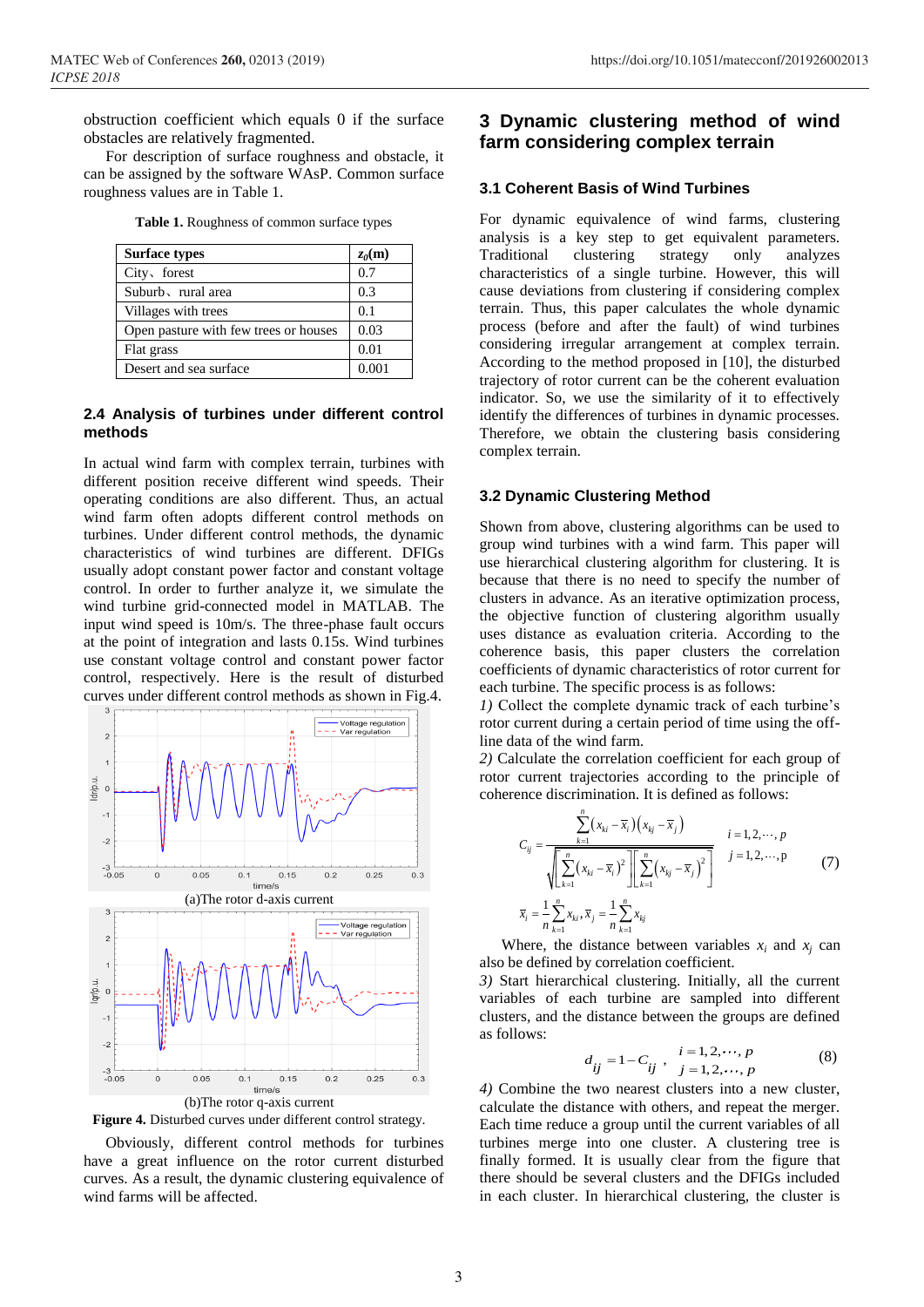represented by *G*. Assume that there are *m* turbines (*m* groups of current vectors) in *G*, represented by the column vector  $x_i$  ( $i=1, 2, ..., m$ ),  $d_{ij}$  represents the distance between vector  $x_i$  and  $x_j$ , and  $D_{KL}$  represents the distance between cluster  $G_K$  and  $G_L$ . This paper considers the complete trajectory of the current vector. Therefore, the Class Average Method is used to define the average of the squared distances between sampling points at each time. Thus, the squared distance between  $G_K$  and  $G_L$  is as follows:

$$
D_{KL}^2 = \frac{1}{n_K n_L} \sum_{\substack{x_i \in G_K \\ x_j \in G_L}} d_{ij}^2
$$
 (9)

The squared distance between clusters is as follows:

$$
D_{MJ}^2 = \frac{n_K}{n_M} D_{KJ}^2 + \frac{n_L}{n_M} D_{LJ}^2
$$
 (10)

By increasing  $D_{KL}^2$  and generalizing the above formula, the recurrence formula for the squared distance between clusters can be obtained as follows:

$$
D_{MJ}^{2} = (1 - \beta) \left[ \frac{n_K}{n_M} D_{KJ}^{2} + \frac{n_L}{n_M} D_{LJ}^{2} \right] + \beta D_{KL}^{2}
$$
 (11)

Where, *β*<1. It can be called Variable Class Average Method.

#### **3.3 Calculation of Equivalent Parameters**

1) Wind speed equivalence

Assume that all wind turbines work at the state of maximum power point tracking (MPPT), the speed of equivalent machine can be obtained as follows:

$$
\omega_{eq} = \sum_{i=1}^{n} P_{mi} / \sum_{i=1}^{n} T_{mi}
$$
 (12)

Where, *n* is the number of turbines in the cluster,  $P_i$  and *Tmi* are the mechanical power and torque of the *i*-th turbine.

The radius of the rotor of the equivalence is as follows:

$$
R_{eq} = \frac{1}{n} \sum_{i=1}^{n} R_i
$$
 (13)

Where,  $R_i$  represents the radius of the rotor of the *i*-th turbine.

Its tip speed ratio is as follows:

$$
\lambda_{eq} = \frac{\omega_{eq} R_{eq}}{v_{eq}} \tag{14}
$$

Where, *veq* is input wind speed of the equivalent turbine. The expression of its mechanical power is as follows:

$$
P_{meq} = \sum_{i=1}^{n} P_{mi} = \frac{1}{2} \rho \pi R_{eq}^2 C_p (\lambda_{eq}, \beta_{eq}) v_{eq}^3 \cdot n
$$
 (15)

Where, *ρ* represents air density which is usually 1.229kg/m<sup>3</sup> , *βeq* represents equivalent pitch angle which is always zero in this case, and  $C_p$  is the wind energy utilization factor. Then according to the above relationship, the solution of the equivalent wind velocity *veq* can be obtained.

2) Turbine parameters and transformer equivalence

Since each turbine has the same capacity and model, the equivalent machine parameters are related to the number of turbines in the cluster. This paper uses the capacity weighting method in [10] to obtain the parameters of each component of the equivalent machine. 3) equivalence of Collection line's impedance

Using the equivalent power loss method, equivalent impedance of collection line is as follows:

$$
Z_{eq} = \frac{1}{P_{Zs}^2} \sum_{i=1}^n \left( P_{Zi}^2 Z_{li} \right) \tag{16}
$$

Where,  $Z_{li}$  is the feeder impedance of *i*-th turbine's branch,  $P_{Zi}$  and  $P_{Zs}$  are the power flow through *i*-th branch and the equivalent one, and *n* is the number of turbines in the cluster.

#### **4 Simulation case study**

#### **4.1 Case Introduction**

We make the wind farm shown in Fig. 5 as an example. It consists of 4 collection lines and 16 turbines. Each turbine is connected to the collection network through a step-up transformer at the machine terminal and each group of 4 turbines is connected to a group of feeders. These 4 feeders are connected to the point of common coupling (PCC) bus and are connected to the infinity system via two step-up transformers via double loop transmission line.



**Figure 5.** Diagram of the wind farm.

The location of the wind farm in the wind power management software WAsP is shown in Fig. 6. The system parameters are as follows:

All wind turbines adopt the Bonus 1.5MW DFIG model, the transformer turns into 0.575/25kV, the resistance and reactance of feeder cable are 0.1253Ω/km and  $0.3972\Omega/km$ . Assume that turbines WT1 to WT8 use constant power factor regulation, WT9 to WT16 use constant voltage regulation. The parameters of input wind speed and feeder cable length for each turbine obtained by WAsP are shown in Table 2.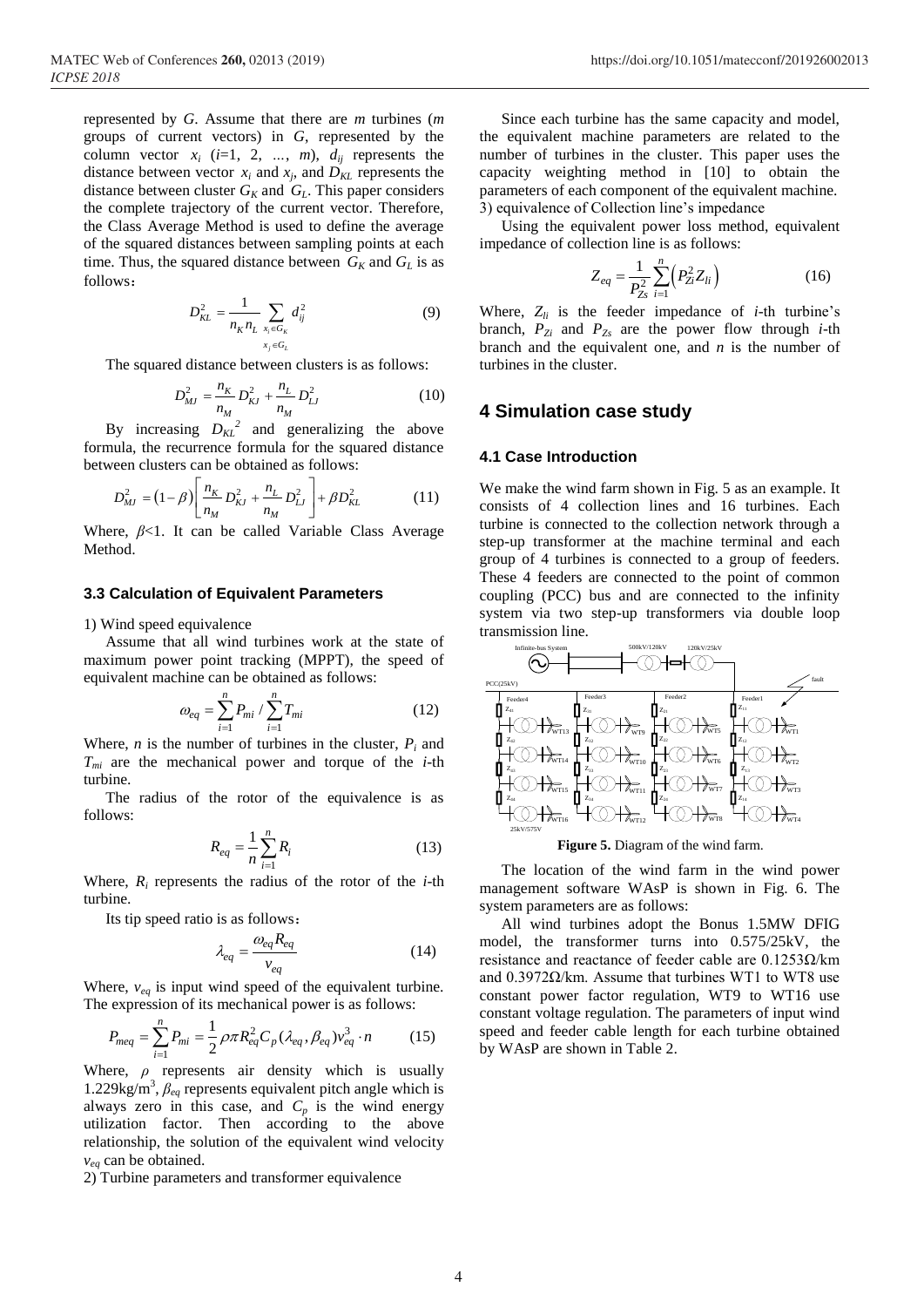

**Figure 6.** Wind turbine distribution map

**Table 2.** Site parameters of wind farm in WAsP

| <b>Turbine</b>  | Coordinate        | Feeder           | Wind       | <b>Wake</b> |
|-----------------|-------------------|------------------|------------|-------------|
|                 |                   | cable(km)        | speed(m/s) | $loss(\% )$ |
| WT1             | (21909.6m,        | $Z_{11} = 1.904$ | 12.0       | 0.27        |
|                 | 38329.4m,292.9m)  |                  |            |             |
| WT <sub>2</sub> | (22582.1m,        | $Z_{12}=1.429$   | 11.3       | 0.45        |
|                 | 37068.6m,289.6m)  |                  |            |             |
| WT3             | (24011.1m,        | $Z_{13}=1.490$   | 10.1       | 0.86        |
|                 | 36648.3m, 238.1m) |                  |            |             |
| WT <sub>4</sub> | (24394.7m,        | $Z_{14}=1.191$   | 10.9       | 0.63        |
|                 | 35522.1m, 187.7m) |                  |            |             |
| WT5             | (21156.8m.        | $Z_{21} = 4.141$ | 12.6       | 0.98        |
|                 | 33637.2m, 337.2m) |                  |            |             |
| WT6             | (20141.9m,        | $Z_{22}=1.020$   | 12.3       | 0.81        |
|                 | 33733.8m, 313.4m) |                  |            |             |
| WT7             | (19272.0m,        | $Z_{23} = 0.973$ | 11.0       | 0.35        |
|                 | 33298.8m, 275.8m) |                  |            |             |
| WT8             | (20045.3m.        | $Z_{24} = 1.276$ | 10.8       | 0.35        |
|                 | 32283.9m,251.6m)  |                  |            |             |
| WT9             | (26666.1m,        | $Z_{31} = 8.273$ | 9.8        | 0.58        |
|                 | 32573.9m,208.9m)  |                  |            |             |
| WT10            | (27439.3m.        | $Z_{32}=0.844$   | 8.6        | 1.32        |
|                 | 32235.6m, 211.3m) |                  |            |             |
| WT11            | (27197.7m,        | $Z_{33} = 1.043$ | 8.5        | 0.61        |
|                 | 31220.6m, 204.6m) |                  |            |             |
| WT12            | (27922.6m,        | $Z_{34} = 0.750$ | 9.4        | 1.31        |
|                 | 31027.3m, 187.4m) |                  |            |             |
| WT13            | (20963.5m,        | $Z_{41} = 3.908$ | 12.7       | 0.11        |
|                 | 41466.8m,234.1m)  |                  |            |             |
| WT14            | (20673.5m,        | $Z_{42}=1.480$   | 10.8       | 0.27        |
|                 | 42916.7m,173.5m)  |                  |            |             |
| WT15            | (21069.0m,        | $Z_{43} = 1.518$ | 11.8       | 0.65        |
|                 | 44381.4m,209.8m)  |                  |            |             |
| WT16            | (20060.3m,        | $Z_{44} = 1.261$ | 9.8        | 0.24        |
|                 | 45137.9m, 197.1m) |                  |            |             |

#### **4.2 Clustering Simulation**

A detailed model of this wind farm with complex terrain was established using MATLAB/Simulink based on the above parameters. A three-phase short circuit occurs at Point of Common Coupling (PCC) and clears after 0.15s. It shows the disturbed curves of rotor current of each wind turbine in Fig. 7. Furthermore, we obtain the complete operating characteristic data of each wind turbine. Next, we calculate the correlation coefficient matrix between the turbines and then use the correlation coefficient of the current as the coherence determination basis. We use the methods described in Section III. *B* for hierarchical clustering to obtain the clustering results that turbines can be divided into 4 groups: {WT1~WT4,

WT6}, {WT5, WT7, WT8}, {WT9~WT12} and {WT13~WT14}.



Figure 7. Disturbed curves of rotor current.

#### **4.3 Analysis of Equivalent Results**

According to the clustering result obtained in the previous section, we obtain the result of the equivalent machines as shown in Table 3.

**Table 3.** Wind farm's clustering and equivalent results

| <b>Cluster</b> | <b>Turbines</b> | $v_{ea}/(m/s)$ | $Z_{eq}(km)$ |
|----------------|-----------------|----------------|--------------|
|                | $WT1 - 4.6$     | 11.3326        | 0.294        |
|                | WT5.7.8         | 11.5257        | 0.967        |
|                | WT9~12          | 8.9256         | 0.700        |
|                | $WT13 - 16$     | 10.9957        | 0.556        |

Based on this, the equivalent model, detailed model and traditional single-machine equivalent model are simulated and analysed respectively. And the output power dynamic curve of the wind farm is shown in Fig. 8. Taking the detailed model as a benchmark, we calculate the power average errors of the single-machine equivalent model and model of this paper as shown in Table 4.

**Table 4.** Wind farm's clustering and equivalent results

|              | <b>Method</b>         | Active<br>$power/\%$ | <b>Reactive</b><br>$power\frac{9}{6}$ |
|--------------|-----------------------|----------------------|---------------------------------------|
| Steady state | Single machine method | 5.01                 | 6.79                                  |
|              | This paper            | 1.61                 | 2.15                                  |
| Disturbed    | Single machine method | 10.89                | 25.68                                 |
| state        | This paper            | 2.89                 | 10.27                                 |

This paper considers the influence of complex terrain and obtain the equivalent model. Its operating status and dynamic process are basically consistent with the detailed model, and it is more accurate than the traditional singlemachine equivalent method.